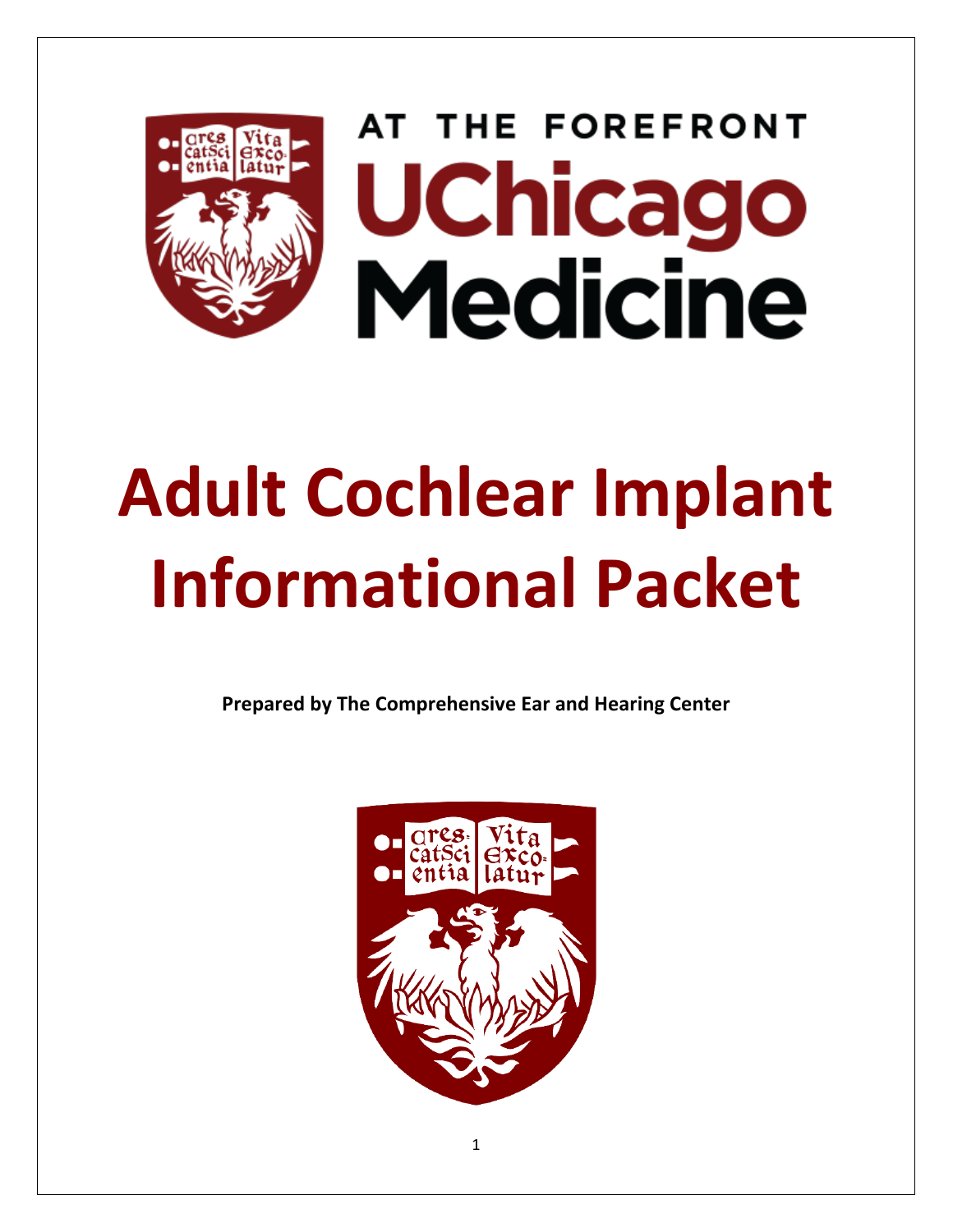## **TABLE OF CONTENTS**

| <b>Welcome Letter</b>              | Page 3  |
|------------------------------------|---------|
| <b>Our Team</b>                    | Page 4  |
| <b>Background Information</b>      | Page 6  |
| <b>Evaluation Process</b>          | Page 7  |
| <b>Who IS a Candidate?</b>         | Page 8  |
| Who is NOT a Candidate?            | Page 9  |
| <b>Which Ear to Implant?</b>       | Page 10 |
| <b>Getting an Implant</b>          |         |
| <b>Surgery</b>                     | Page 11 |
| <b>After Surgery</b>               | Page 12 |
| <b>Activation</b>                  | Page 13 |
| <b>Audiology Follow-up</b>         | Page 14 |
| <b>Aural Rehabilitation</b>        | Page 14 |
| <b>What to Expect Long Term</b>    | Page 15 |
| <b>Resources/References</b>        | Page 16 |
| <b>Vaccination Recommendations</b> | Page 17 |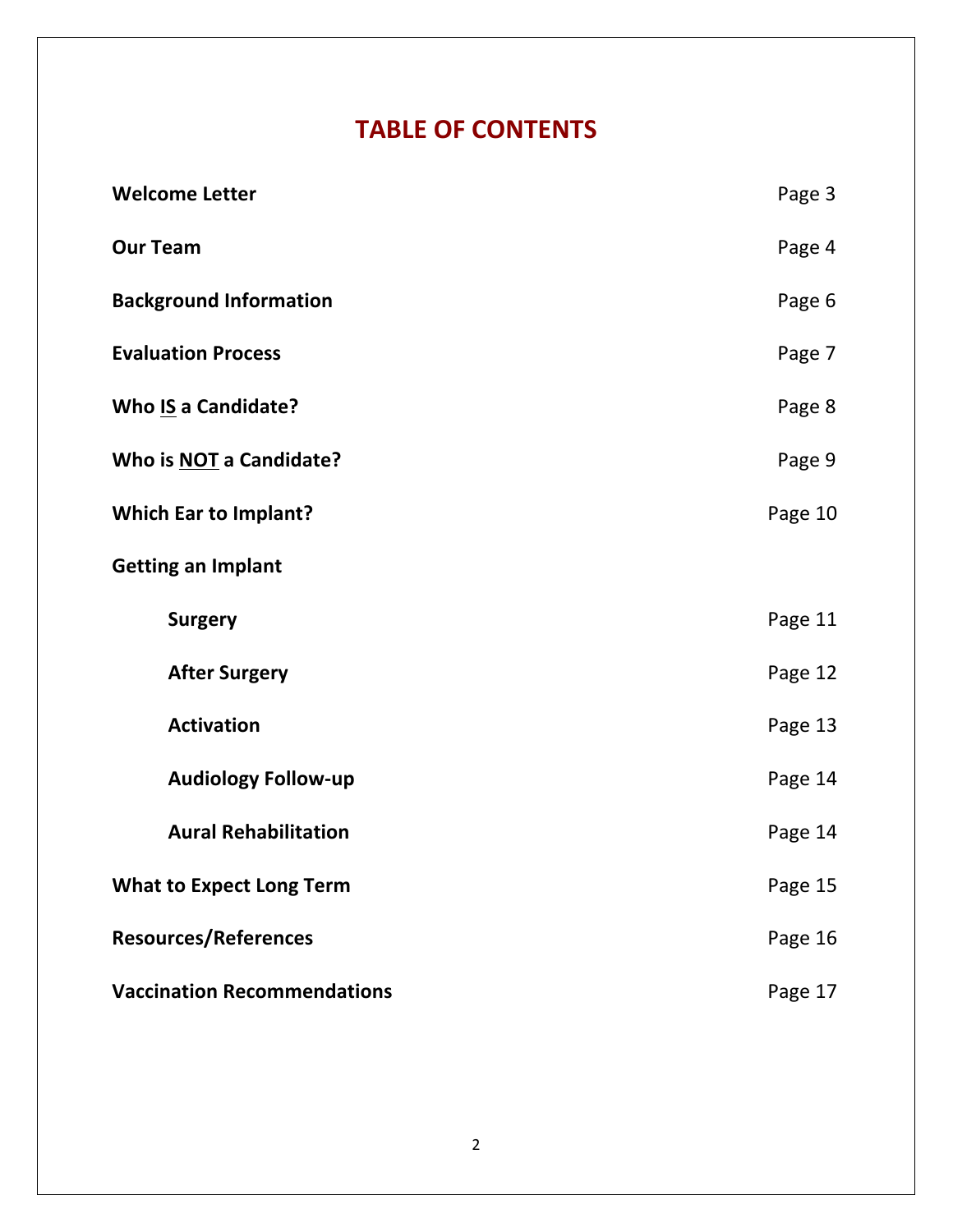#### **WELCOME LETTER**

From the entire University of Chicago adult cochlear implant team, we want to thank you for visiting with us as you begin your journey towards cochlear implantation. We hope this brochure provides you and your family important information to help navigate this process, which understandably can seem overwhelming at times.

When considering a cochlear implant, patients and their families should consider that the implant process is the start of a lifetime relationship with the institution and cochlear implant team where the surgery is performed; as such, patients can feel confident that the University of Chicago cochlear implant program is outstanding. We routinely treat even the most complex cases, serving as one of the most comprehensive and experienced cochlear implant teams in the Chicagoland region.

Our dedicated adult cochlear implant audiologists, surgeons, speech-language pathologists, and other support staff have dedicated their lives to perfecting the art and advancing the science of cochlear implantation. We trust that if you decide to have your cochlear implant with our team, you will be joining a caring family dedicated to maximizing your benefit with this miraculous technology.

## *Welcome!*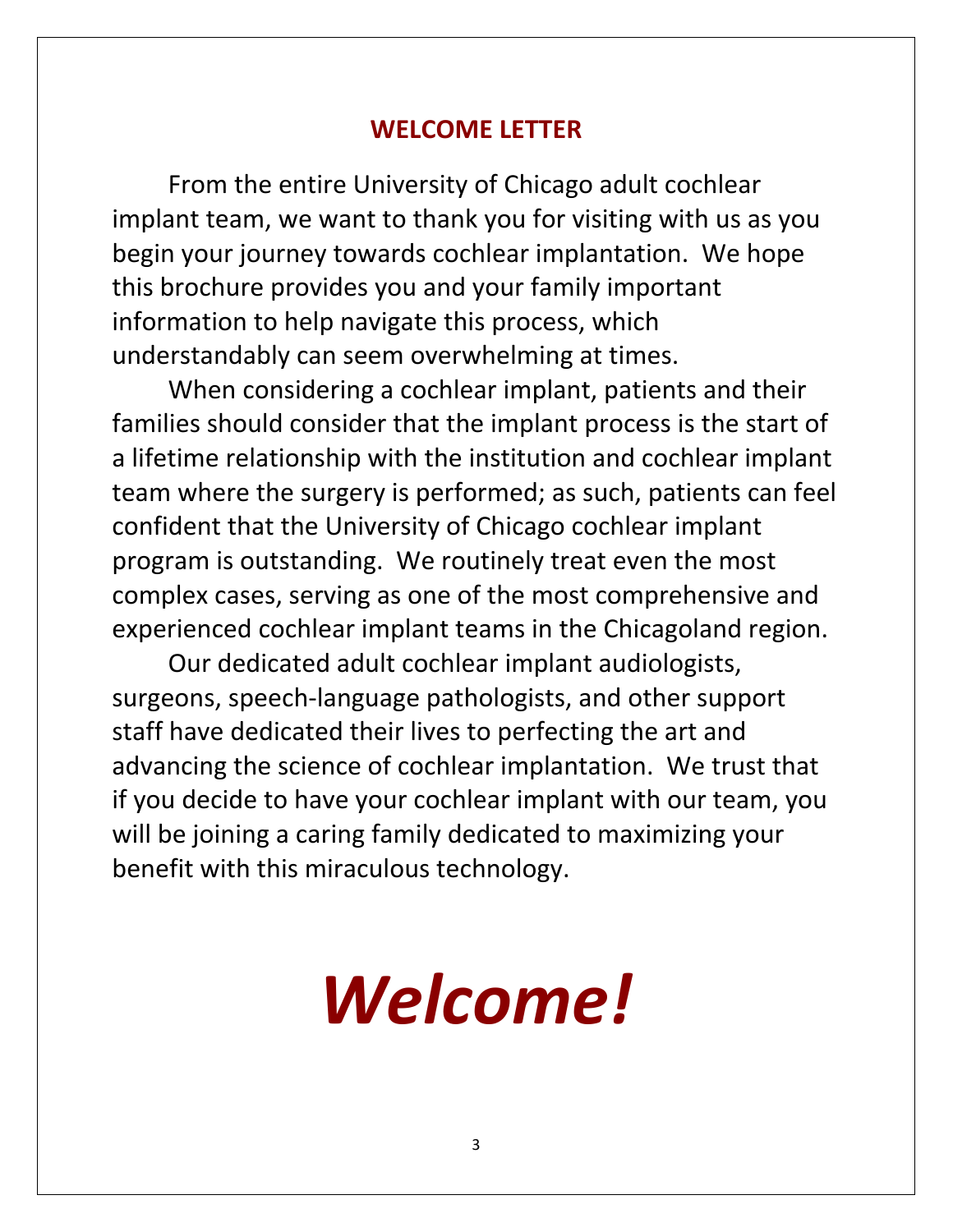#### **OUR TEAM**

#### **Surgeons**

#### Michael Gluth, MD

Dr. Gluth has vast experience with both routine and complex cochlear implant surgery. He received his surgical training in cochlear implantation as a resident at the Mayo Clinic and as an otology/neurotology fellow at the Ear Science Institute Australia. He is a professor of surgery at the University of Chicago in the Section of Otolaryngology-Head & Neck Surgery.

#### Terence Edward "Ted" Imbery, MD

Dr. Imbery completed fellowship training in otology/neurotology at the University of Virginia. During his fellowship, he also completed the Advanced Cochlear Implant Surgeons' Training Course through the Institute for Cochlear Implant Training. He is an assistant professor of surgery at the University of Chicago in the Section of Otolaryngology-Head & Neck Surgery.

#### **Audiologists**

#### Jacqueline Kenny Hudson, AuD

Dr. Hudson completed her clinical doctor of audiology at Illinois State University in 2010. As a member of the University of Chicago cochlear implant program, Dr. Hudson has worked with all cochlear implant manufacturers and completes regular continuing education in new technology and programming techniques.

#### Eric Seper, AuD

Dr. Seper completed his training at the University of Illinois at Urbana-Champaign. He has experience with all cochlear implant manufacturers as well as the hearing aid companies that complement cochlear implants. His professional experience includes both clinical care and hearing aid research.

#### Jamie Herskovitz, AuD

Dr. Herskovitz received her Bachelor of Science degree in Speech and Hearing Science from the University of Illinois at Urbana-Champaign, and received her Doctorate of Audiology from the University of Wisconsin-Madison. She completed her final year of clinical training at the University of Chicago and has worked with all cochlear implant companies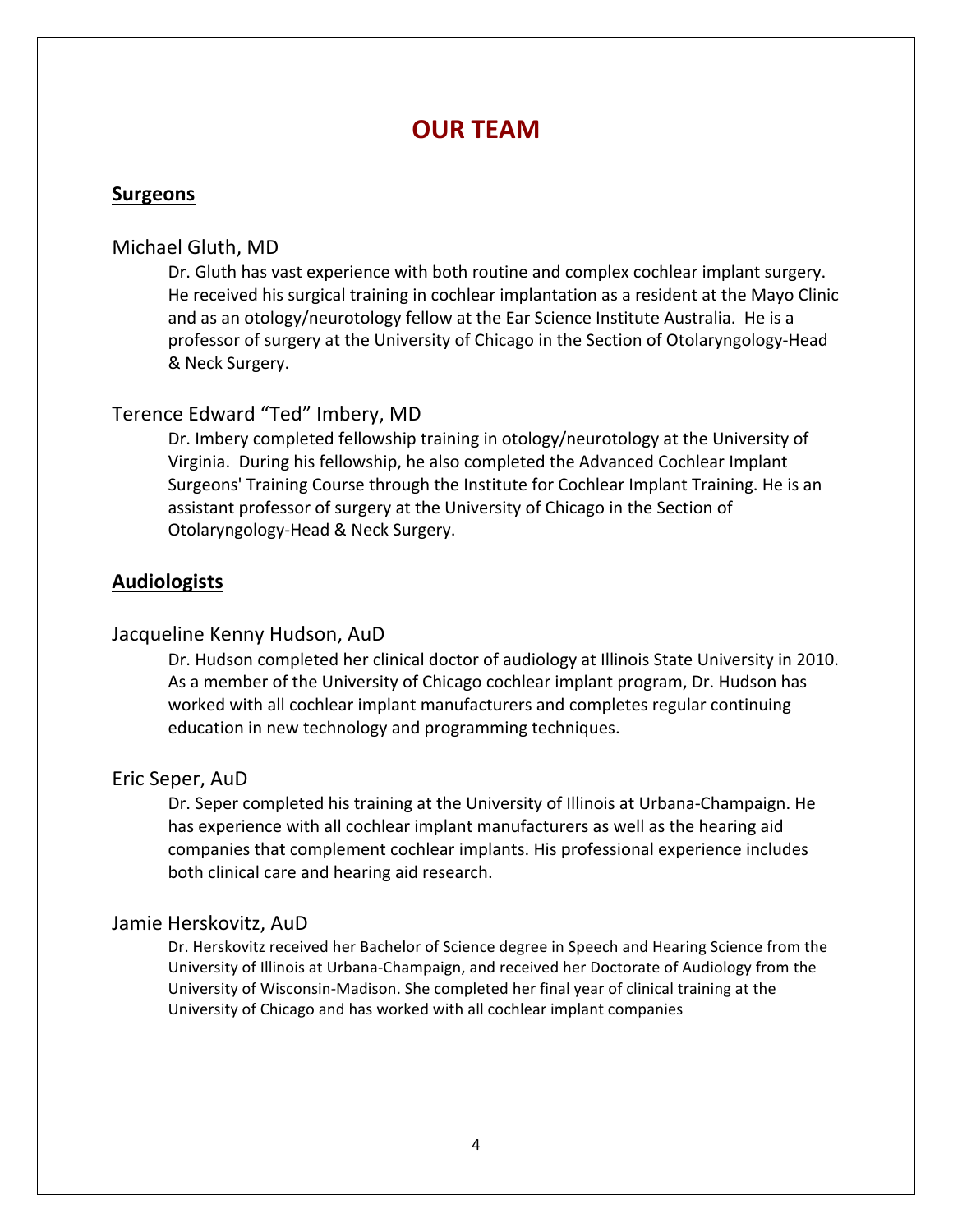#### **Speech-Language Pathology**

#### Michelle Havlik, MHS, CCC-SLP, LSLS Cert. AVT

Michelle Havlik is a licensed, ASHA-certified speech-language pathologist who specializes in aural rehabilitation of adult patients with hearing loss who use hearing aids and cochlear implants. She became a Listening and Spoken Language Specialist Certified Auditory Verbal Therapist (LSLS Cert. AVT) in 2014. She obtained her Master of Health Science degree in Communication Disorders from Governors State University and her Bachelor of Arts degree in Speech-Language Pathology from Elmhurst College.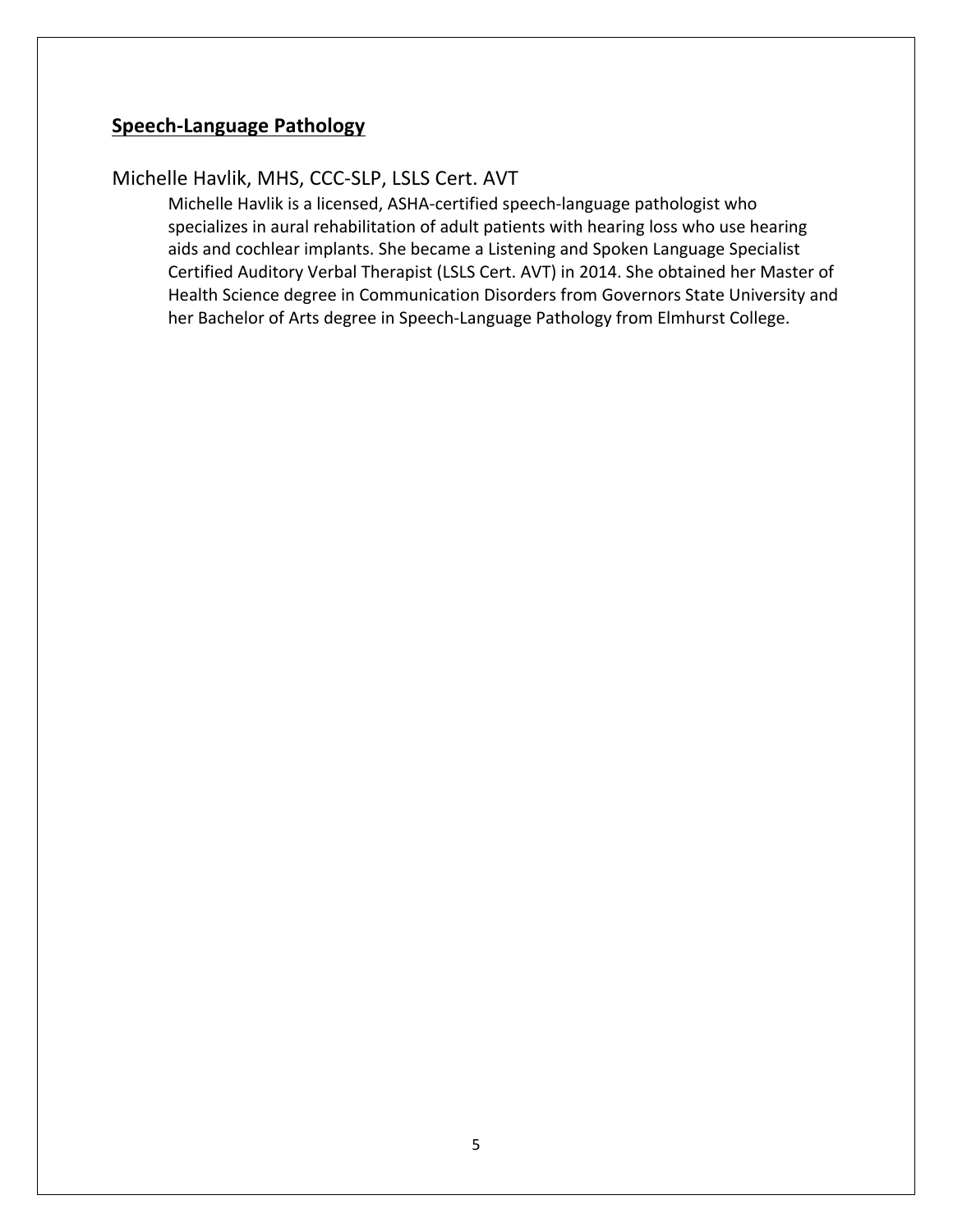## **BACKGROUND INFORMATION**

Cochlear implants are used to restore inner ear hearing when traditional hearing aids are not enough. Most cases of inner ear (sensorineural) hearing loss are due to disruption or absence of specialized cells deep within the ear that detect sound vibration (hair cells); however, in most of these instances the hearing nerve itself is still capable of detecting sound if stimulated electrically by a cochlear implant. Examples where cochlear implantation may be appropriate include:

- Hearing loss due to the aging process
- Inherited forms of progressive hearing loss
- Fractures of the skull base that involve the ears
- Severe otosclerosis (abnormal bone formation and fixation of stapes bone) involving the inner ears
- Meniere's disease or other inner ear diseases
- Severe noise-induced trauma
- Hearing loss due to meningitis or other severe infection
- Ototoxic effects of certain medications

A cochlear implant consists of two parts:

- 1. Internal device: this is implanted by your surgeon and consists of a magnet, receiver, and special electrode which is threaded into the cochlea to stimulate the hearing nerve directly
- 2. External device: this is worn over the ear and contains a microphone, processor, and magnet, which sends the signal to the internal device. Some companies have an "off-the ear" style available as well



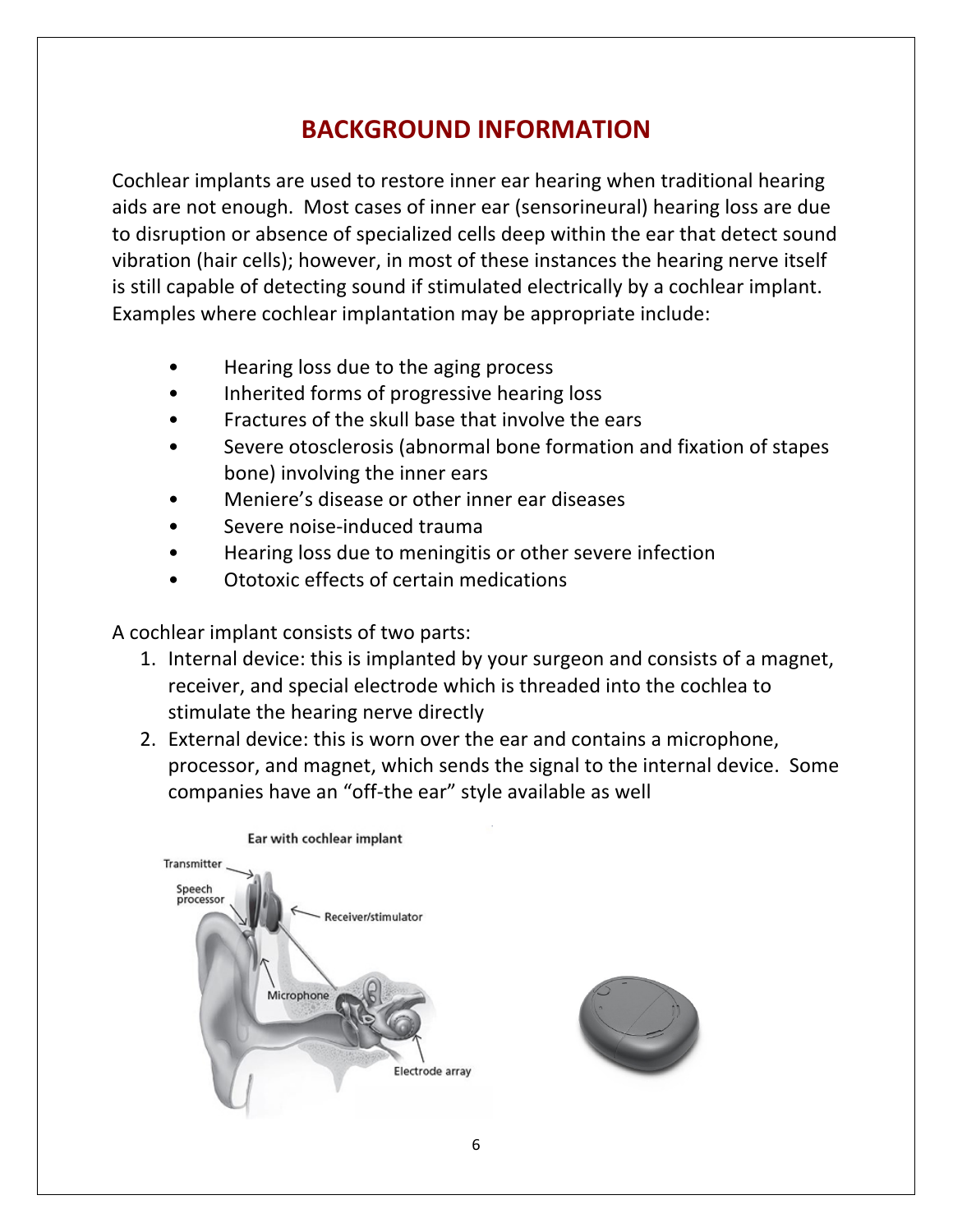## **EVALUATION**

During the evaluation, our team will help you decide if a cochlear implant is a good option for your hearing rehabilitation. This involves a meeting with one of our cochlear implant surgeons and our audiologists. The evaluations do not involve any painful procedures or tests. In general, our team will only offer a cochlear implant if we collectively agree that it is likely to result in a major improvement in your hearing—not just subtle improvement.

#### Evaluation (Audiologist):

- Review prior hearing tests (audiograms)
- Test hearing with and without your current hearing aids, in conditions with and without background noise
- Test speech understanding (word discrimination)
- Administer hearing quality of life assessments
- Review available cochlear implant devices from various manufacturers
- Discuss realistic expectations and outcomes

#### Evaluation (Surgeon):

- Perform a detailed medical history and perform a thorough examination with a focus on the ears
- Assess the anatomy of inner ear structures with a CT scan or MRI, if this has been done prior. If not, a CT scan or MRI may be ordered by your surgeon
- Discuss the surgery and associated risks and benefits
- Evaluate your vaccination status and review vaccination recommendations
- Review reports of hearing assessments from the audiologist
- Discuss realistic expectations and outcomes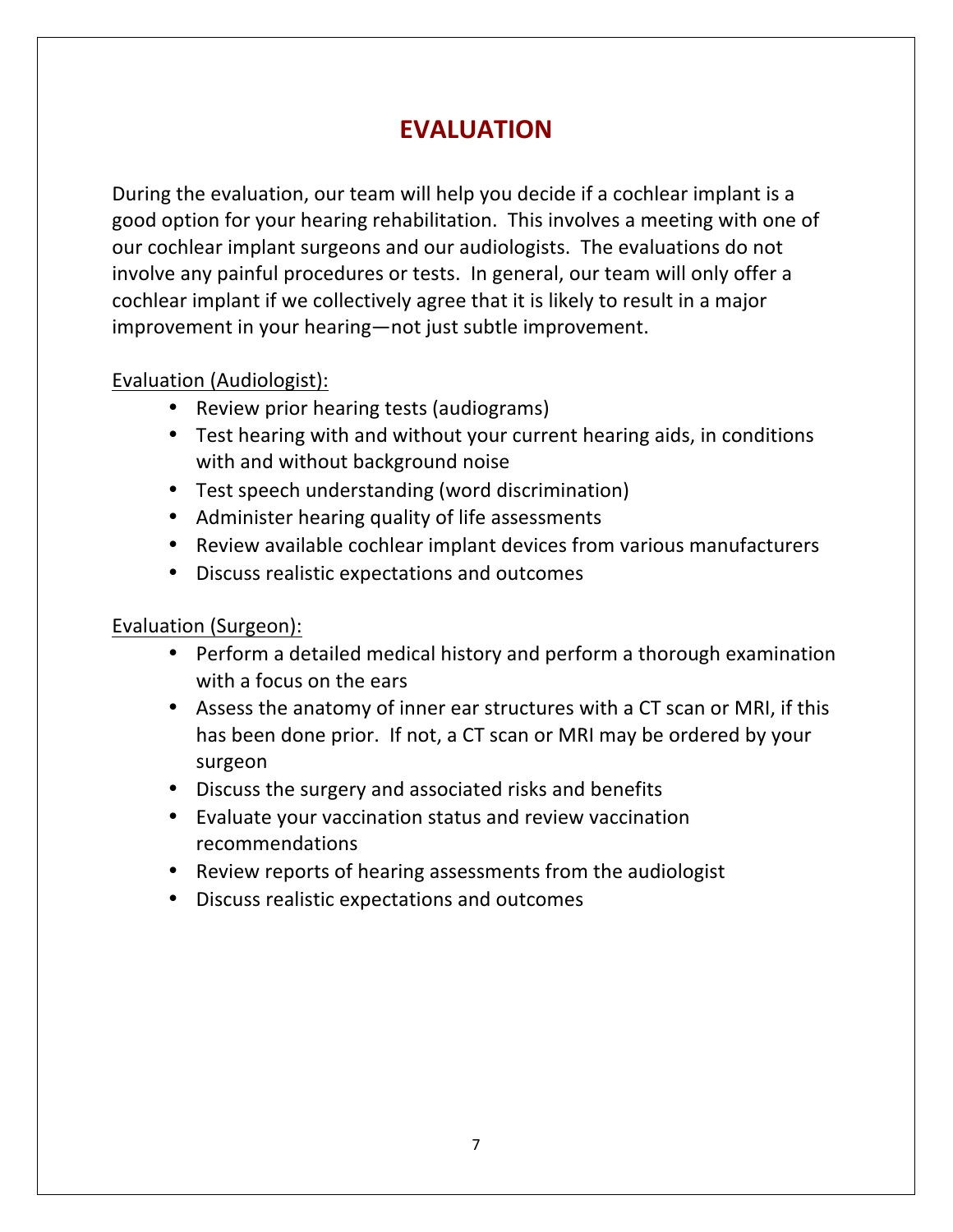#### **WHO IS A CANDIDATE?**

Patients with bilateral, severe sensorineural hearing loss who no longer get adequate benefit from traditional hearing amplification may be candidates for a cochlear implant. Patients typically have poor clarity (word recognition) on their hearing tests and often they have been struggling with hearing aid use. Many patients may be candidates even if they still have residual, low-frequency (bass tone) hearing or just have hearing loss in one ear.

Depending on your performance on the hearing tests, you may then qualify for cochlear implantation. Medicare/Medicaid and the vast majority of private insurance carriers will cover cochlear implantation if your scores on these tests indicate that you are a candidate. There are certain "cutoffs" for performance, i.e., you have to perform "poorly" enough to qualify. In most cases, you must have previously used traditional hearing amplification. In special circumstances, these requirements may be relaxed, for instance in cases of meningitis.

Patients must have a clear understanding of the expectations and be committed to the entire cochlear implant process. This involves several follow-up visits with your surgeon, speech pathologist, and audiologist for programming and monitoring the device. More importantly, this requires patience and a commitment to adapt to a cochlear implant, and this process will likely take practice and several months of time.

Many patients also inquire if there is an upper age limit for cochlear implantation, but, in fact, there is no age limit!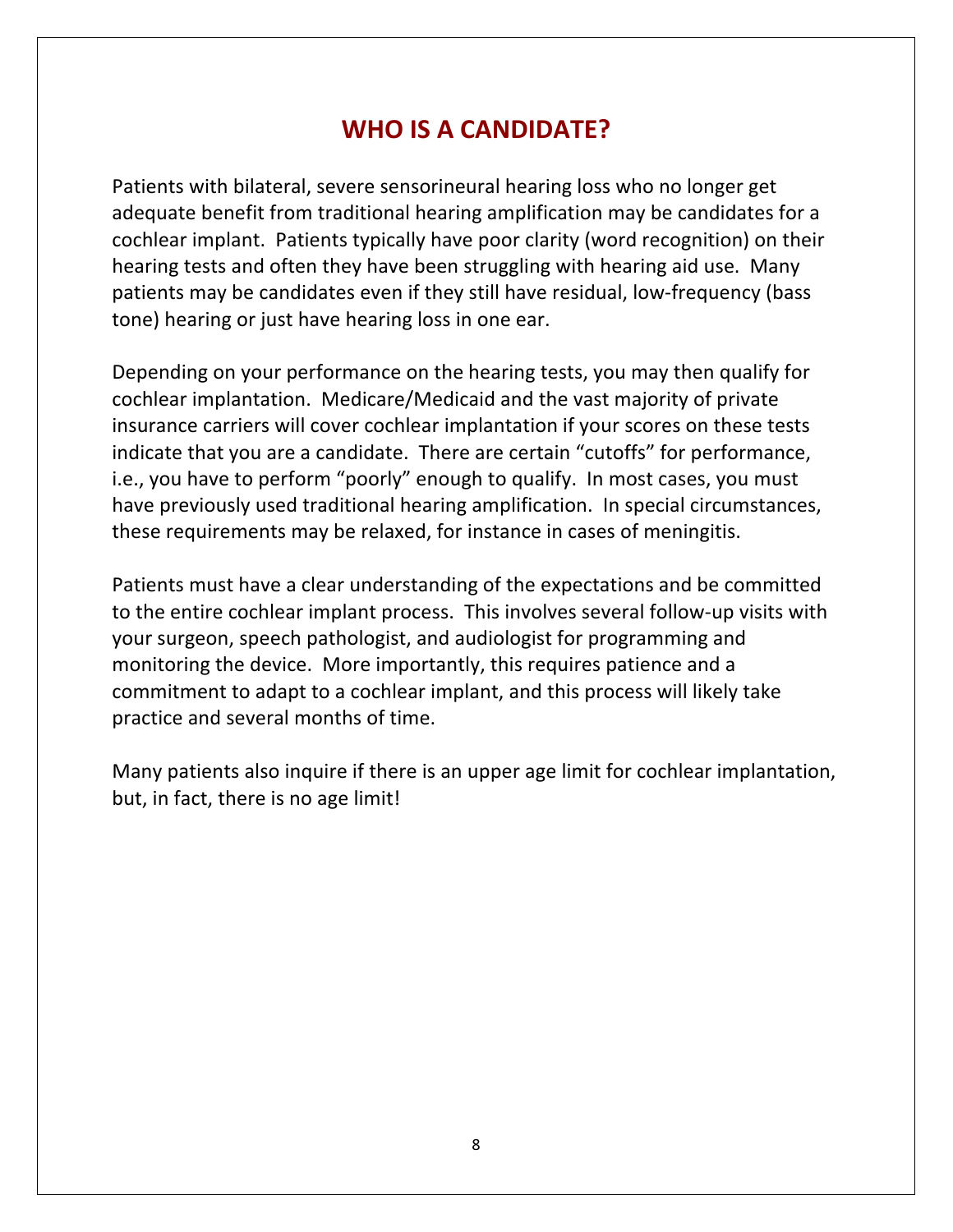## **WHO IS NOT A CANDIDATE?**

There are a few, rare instances where cochlear implantation is not possible:

- Absence of cochlea
- Absence of a cochlear nerve

Some *relative* contraindications include:

- Active ear disease or infection
- Severe malformations of the cochlea
- Significant medical comorbidities or an inability to safely tolerate general anesthesia (usually determined by your primary care physician or other specialists)
- Significant psychiatric conditions that would limit proper use of the device
- Poor psychosocial environment where a patient is isolated and unable to practice communication and cochlear implant use
- Unwillingness to participate in follow-up or rehabilitation process
- Extended duration of deafness
- Adults who were deafened prior to development of spoken language. In some rare instances, an implant can be considered to aid with sound awareness, but normal speech and language is not expected to develop as this is after the brain's critical period of language development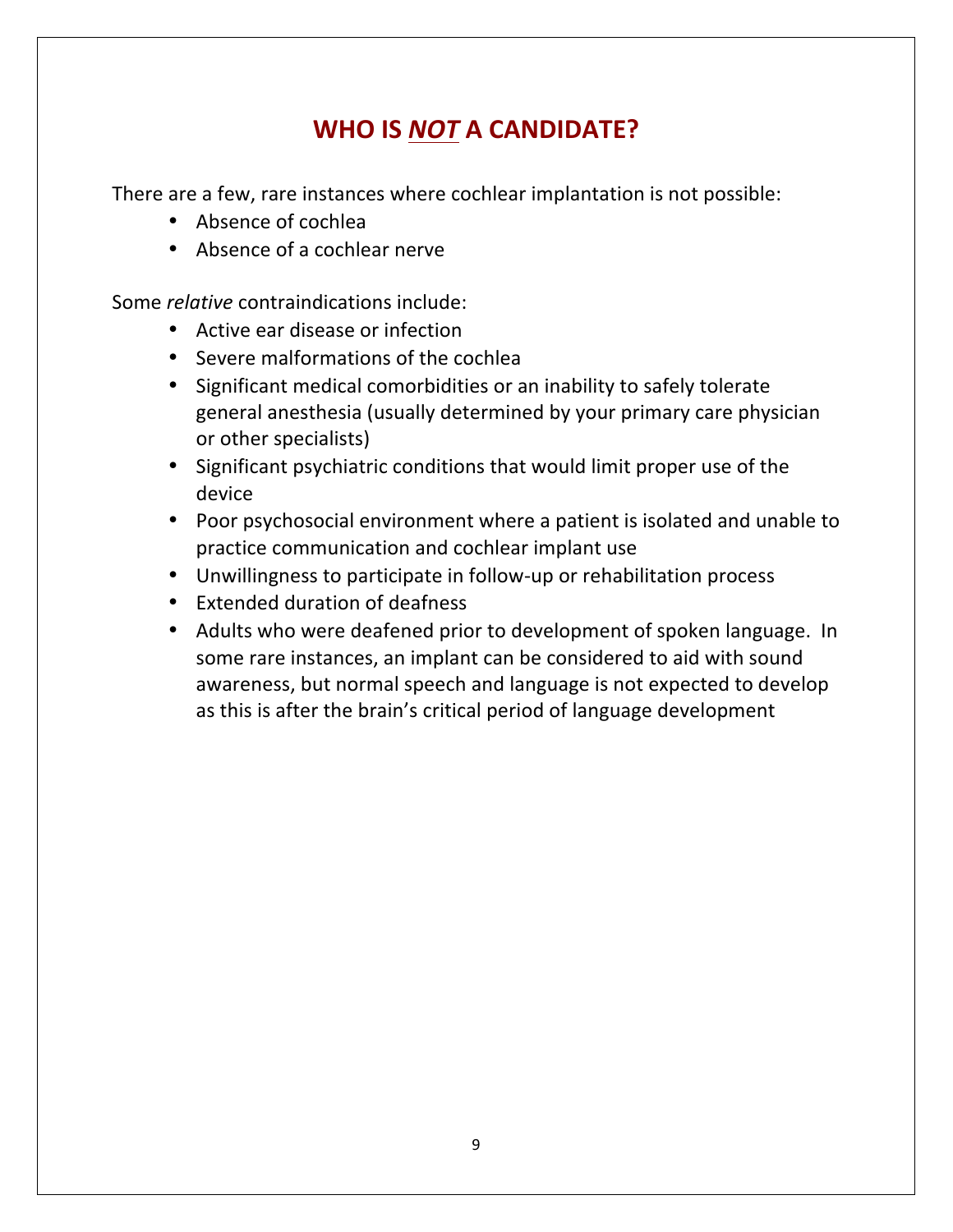## **WHICH EAR TO IMPLANT?**

Discussion between the surgeon, audiologist, and patient will decide which ear to implant. Sometimes this is an easy decision, other times it is not straightforward. These are some general considerations listed below, but understand that each patient situation is unique:

- If both ears have a similar degree of hearing loss, then the ear with the shorter period of hearing loss is typically preferred
- The ear with more favorable anatomy as determined by the CT or MRI scan
- The ear without a history of ear infections or other disease
- If one ear still has serviceable hearing with a hearing aid, the other, "worse" ear can be implanted, and the patient can continue to wear the hearing aid in the "better" ear
- If there is no obvious better ear, then the patient may simply choose the side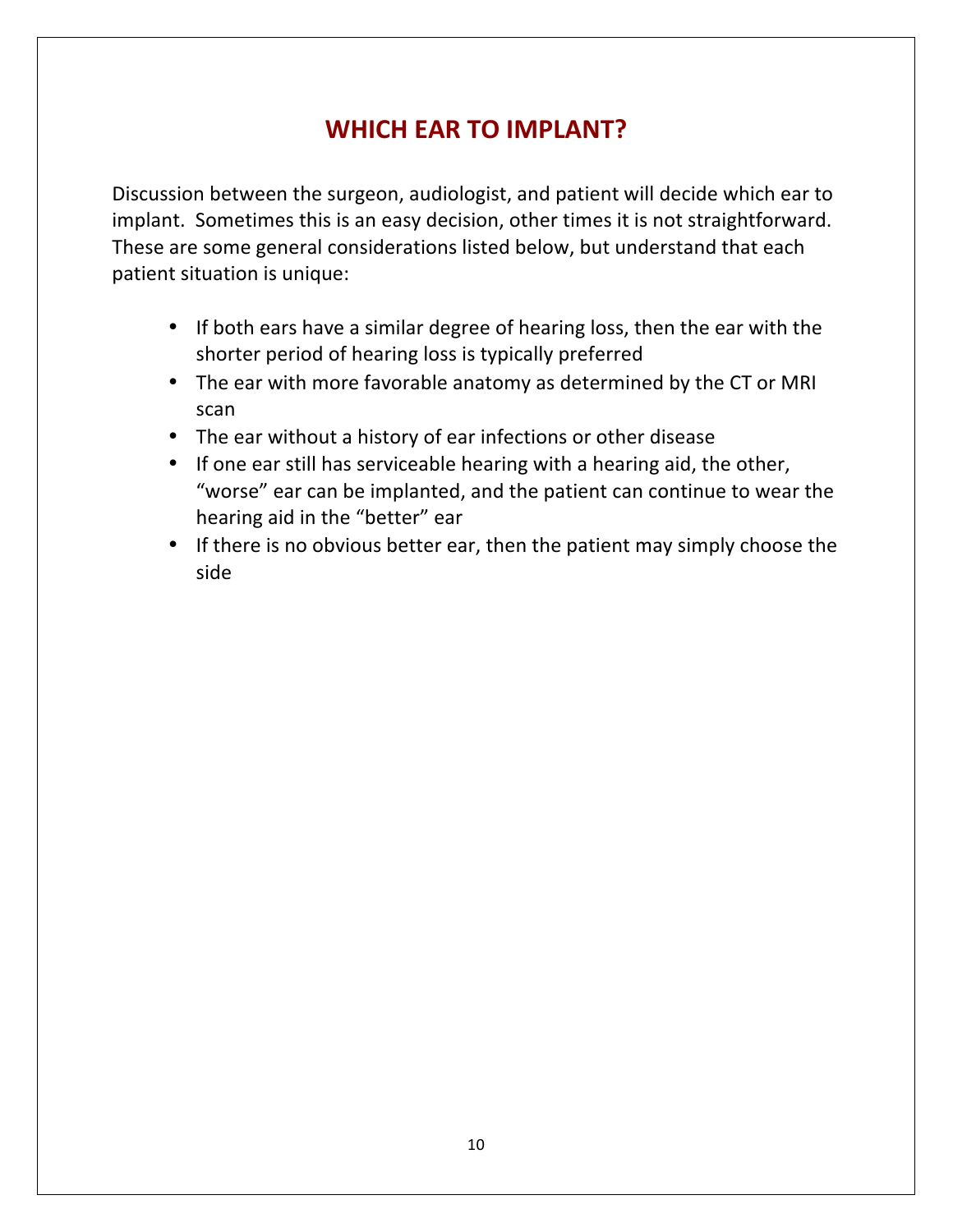## **SURGERY**

Cochlear implant surgery is performed under general anesthesia and typically takes 1 to 2 hours to complete (per ear). It is usually done as an outpatient, meaning you may go home the same day of surgery. A small incision is made behind the ear to access the mastoid bone, which is partially drilled away to expose the inner ear structures and allow the internal device to be placed. Patients often worry about their hair being shaved for surgery; we only need to remove a very small amount from just behind your ear! During surgery, our audiologist also performs testing of the device to ensure that it is working properly. In some instances, we may also take an X-ray to ensure the device is properly positioned within the cochlea before concluding the case.

What are the risks of cochlear implant surgery?

- Bleeding around the device
- Infection
- Device failure
- Device extrusion/exposure
- Imbalance/dizziness
- Possible loss of some or all natural (or residual) hearing if present before surgery in the ear implanted
- Change or alteration of taste
- Facial nerve weakness or paralysis
- Meningitis (rare, but the reason for the vaccination recommendations)
- Leakage of brain (cerebrospinal) fluid
- Risks from general anesthesia; depending on your medical comorbidities, pre-operative testing/clearance may be requested from your primary provider or other specialists
- Failure to improve or gain adequate benefit from the device

Your surgeon will review these risks with you in more detail, but in general these risks are quite rare and the surgery is well tolerated.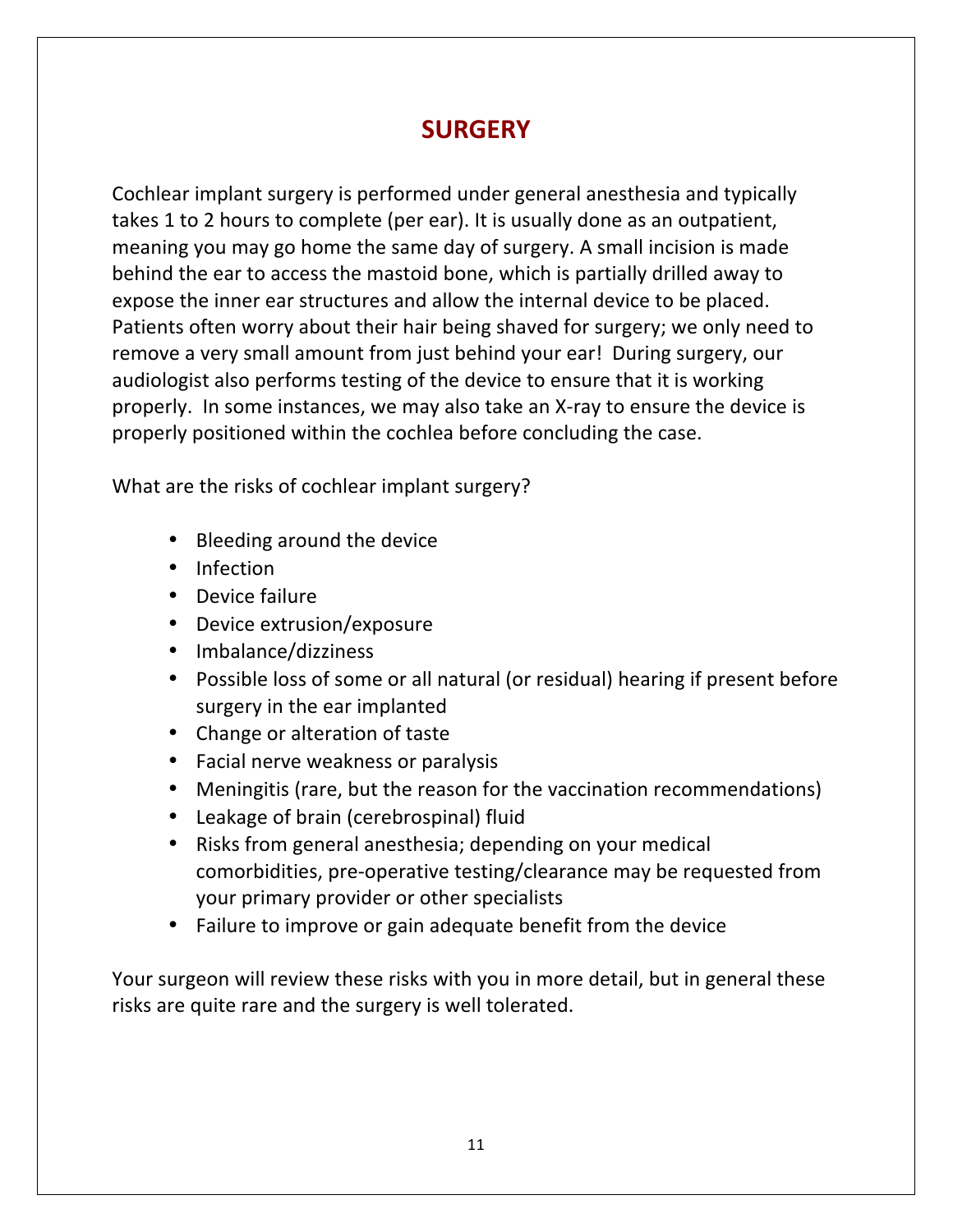## **AFTER SURGERY**

You will wake up with a gauze dressing over your ear which should remain in place for 24-48 hours after surgery to help reduce swelling. Once removed, it is best to keep the incision dry until instructed otherwise by your surgeon. Pain is usually minimal; often times Tylenol or Ibuprofen is all that is needed. Rarely will a short course of pain medication be needed. Some surgeons may prescribe a course of antibiotics to take after surgery to help prevent infection.

The first post-operative visit is usually 1-2 weeks later to assess the healing of the wound(s). Patients may often return to work/school in a few days after surgery. Strenuous activity or exercise should be avoided until cleared by your surgeon.

Some symptoms you may experience after surgery include:

- Numbness of the outer ear (auricle), which is a result of the incision behind the ear
- Dizziness/imbalance for a few days
- Stiffness/soreness of the neck
- Some pain or soreness when chewing
- Change in taste or a dry mouth
- Popping, fullness, or pressure sensation in the ear

Notify your surgeon if any of the following are present:

- Persistent, bright red bleeding from the wound
- Significant swelling/bruising over the wound
- Signs of infection, such as high fever, redness of wound, drainage that is yellow-green or foul smelling
- Signs that the incision is coming apart or breaking down
- Extreme pain that is not relieved with medication
- Persistent, clear fluid leaking from nose
- Persisting dizziness or vertigo that is so severe it limits mobility or ability to tolerate food/drink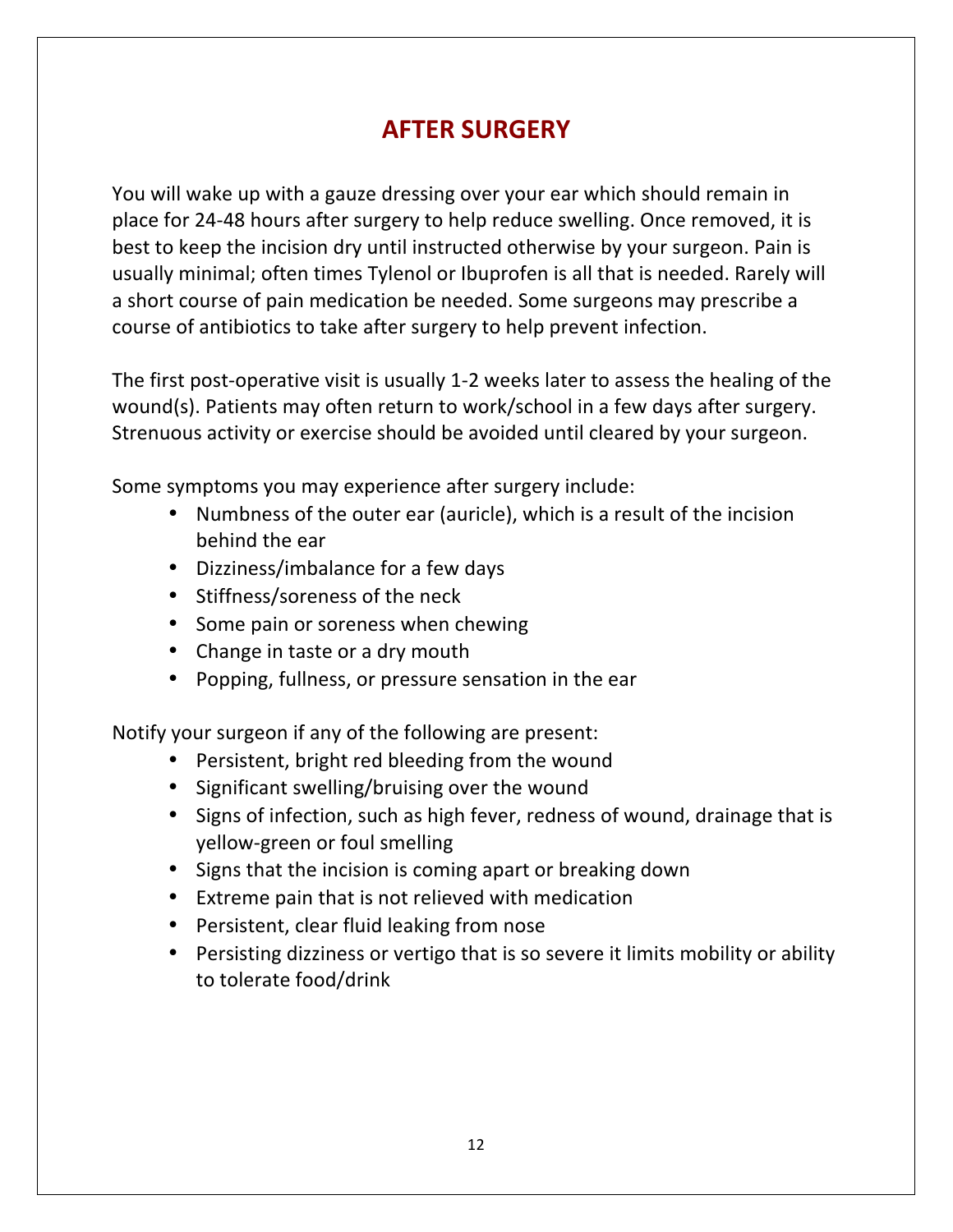#### **ACTIVATION**

It is important to note that the device is not activated during surgery. This is to allow appropriate healing and reduction of any swelling after surgery. Approximately 2-4 weeks after surgery you will have an appointment with the audiologist to activate and program the device. The audiologist will also review proper use and features of the device.

To activate your device, the external speech processor has to be "mapped" or programmed for you to hear sound through the implant. The audiologist will put the processor over your ear and connect it to the internal device via the magnet. With computer software, the electrodes of the implant are stimulated. You will hear a series of "beeps" and the audiologist will measure your response to these sounds to determine levels that are loud but comfortable.

The initial speech you hear through the implant may sound unnatural and it is hard to predict what you will experience. For some, speech may sound "robotic," "mechanical," "cartoonish," etc. **Please do not get discouraged with the sound** *quality at your activation.* This will only get better with time and continued practice. **Remember**, you are learning how to hear again in a totally new way, and it will take time for your brain to adapt to the new signals. Over time, with continued wear and practice listening, most people improve greatly and do better than how they were doing before implantation. Unfortunately, it is hard to predict how long this process may take.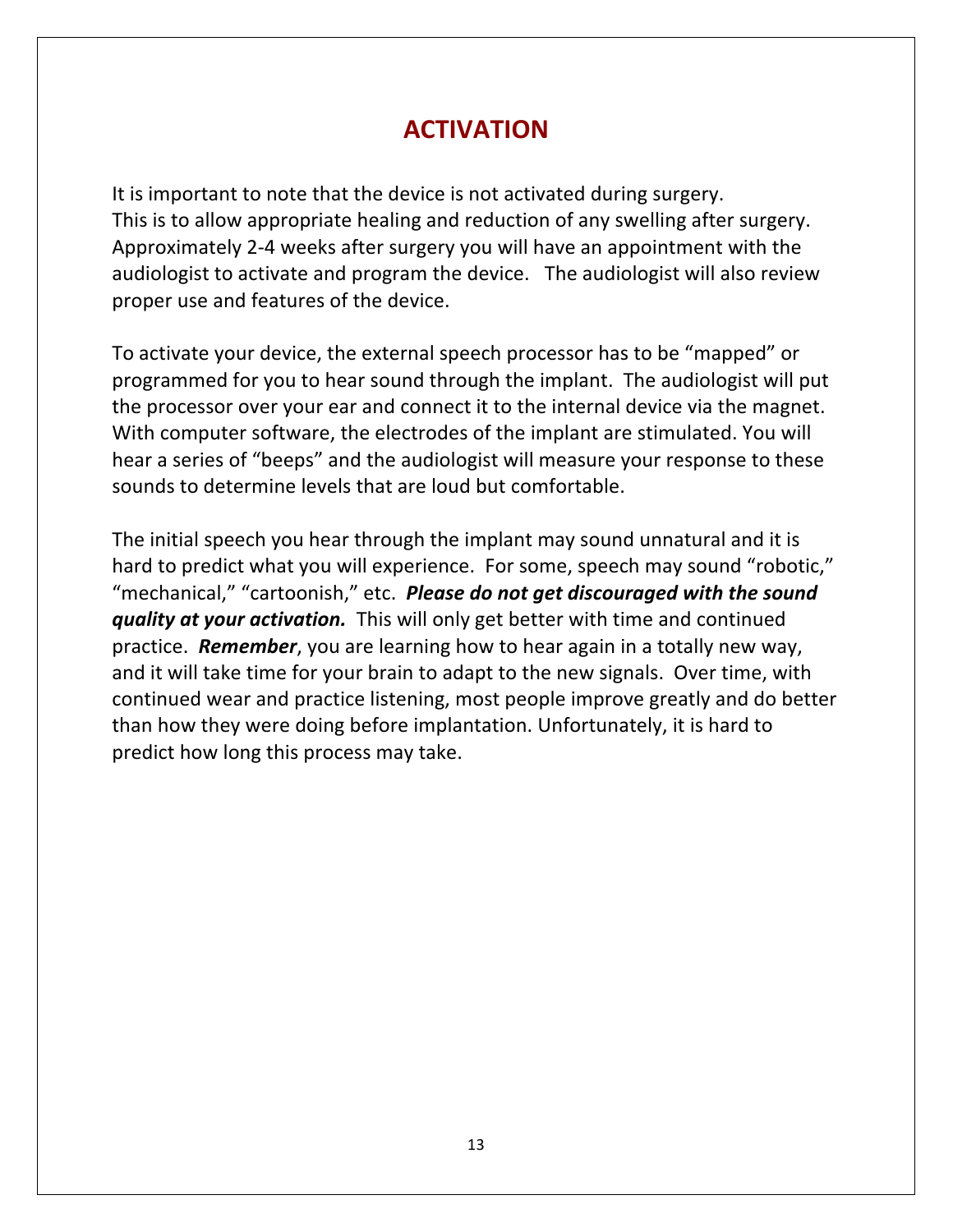## **AUDIOLOGY FOLLOW-UP**

During the first few months of hearing with your implant, reprogramming or "mapping" is done numerous times. As your hearing and understanding with the cochlear implant improves, fewer reprogramming visits are needed, and many patients can be spaced out to annual visits.

As you begin the first months of your post-implantation journey, *it is important to wear the implant all day every day!* Try and have others read books, magazines, and newspapers aloud to practice listening. Many also enjoy listening to audiobooks, while you follow along reading. Ask your audiologist and speechlanguage pathologist for other ways or ideas that you can learn and practice at home.

#### **AURAL REHABILITATION**

The process of aural rehabilitation can be challenging after your device is activated. Again, you are learning to listen in a completely new way! We have a skilled speech-language pathologist with specialized training in aural rehabilitation (auditory therapy). Aural rehab therapy can improve the benefit you receive from your cochlear implant through systematic auditory training, reduce frustration from communication breakdowns with skills training specific to your lifestyle and personal goals, track your progress, assist your audiologist with customized implant programming, and reduce the overall impact of your perceived hearing difficulties in daily life.

During this comprehensive evaluation, your speech, listening, memory, reading, and writing skills may be assessed with the goal to help you better:

- Understand new sounds that have not been heard before
- Understand differences between sounds and between words
- Improve reading and following speech when read aloud
- Improve your speech understanding in daily life
- Use communication strategies to prevent and repair communication breakdowns
- Adjust your listening environment to improve speech understanding
- Improve clarity of speech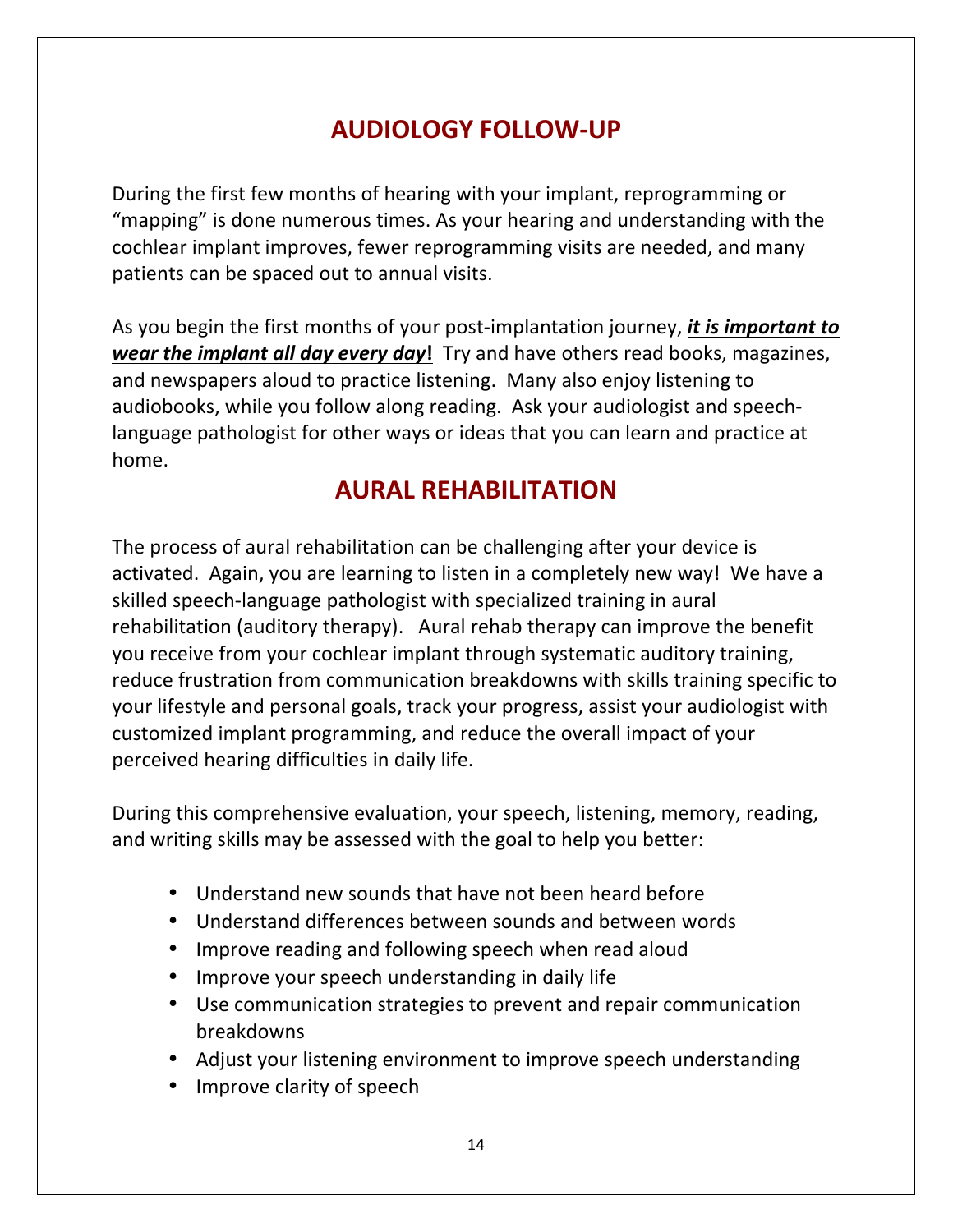The aural rehabilitation evaluation and therapy visits are often coordinated to be the same day as your ENT or audiology follow-up appointments to minimize your travel. The initial evaluation is typically completed about 6-8 weeks after surgery, and the number of recommended aural rehabilitation therapy visits after this evaluation can vary and is based on your individualized needs. Our speechlanguage pathologist can also:

- Create a customized, independent listening program for you to do daily
- Provide counseling on outcomes, progress, and expectations for functional listening development
- Provide auditory training individualized to your needs
- Provide training and counseling to your frequent communication partners who attend aural rehab with you
- Co-treat with your audiologist to optimize your implant programming as needed

## **WHAT TO EXPECT LONG-TERM**

The majority of people with cochlear implants are pleased with their hearing and receive significantly greater hearing benefit from their cochlear implant than what they received with a hearing aid when *given proper programming, therapy, daily* **practice, and time**. Typically, cochlear implant users can converse well in face-toface conversations, but the time and therapy it takes to get to this point can vary greatly from person to person and is hard to predict. Some difficulties may persist in understanding speech when talking with a group of people or when there is background noise present. The cochlear implant improves hearing but does not lead to normal hearing functions in every situation you may encounter.

Aural rehabilitation can help in providing ideas and strategies for reducing frustration in these more challenging listening situations. Your commitment to wearing your cochlear implant full-time and persevering with programming and therapy is needed to get the best outcomes. Our goal as a team is to work alongside you to achieve the best results possible. We are here to help you in any way we can!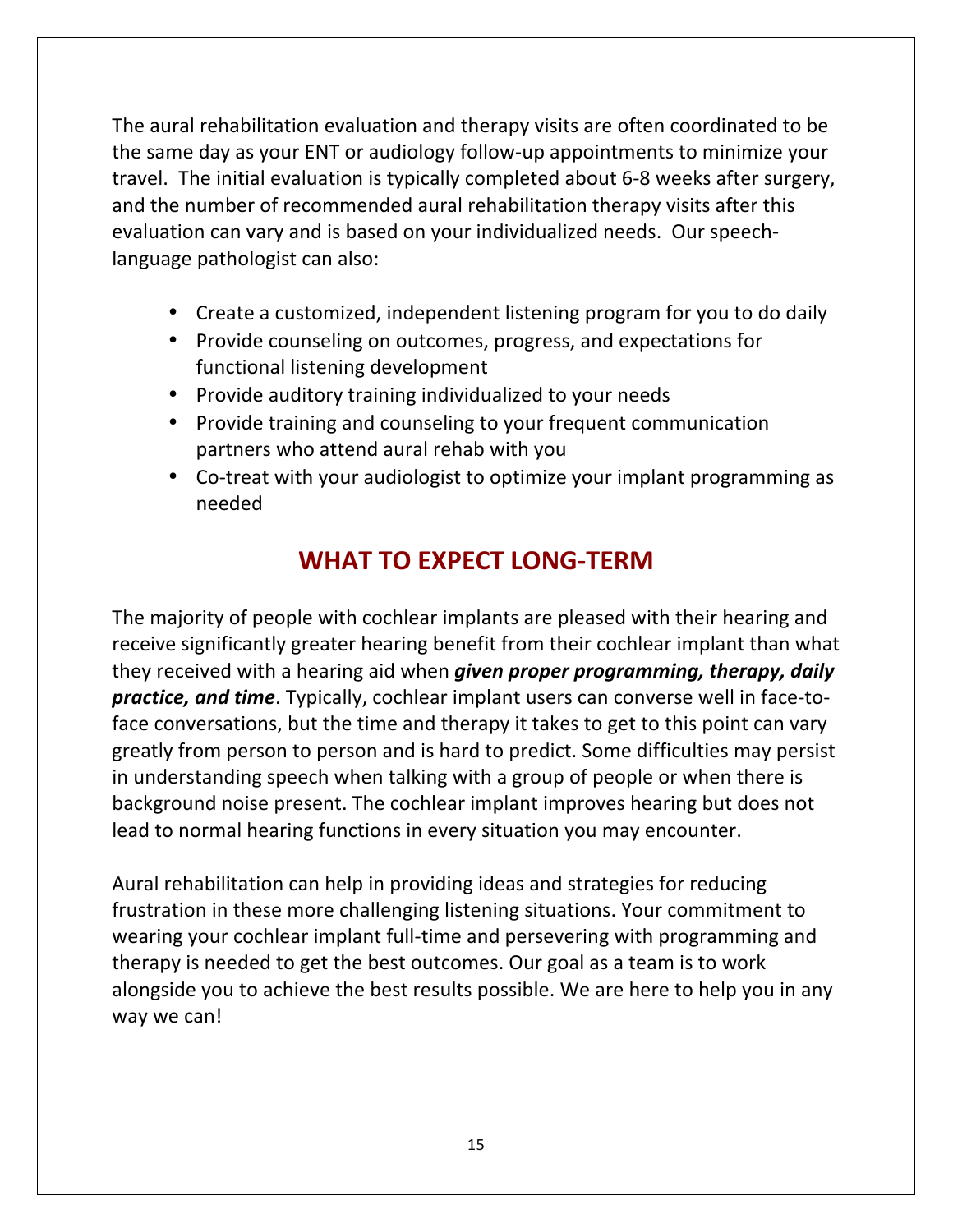## **RESOURCES/REFERENCES**

Clinic phone: 773-702-1865

Program Website: https://www.uchicagomedicine.org/conditions-services/earnose-throat/conditions-services/cochlear-implants

Follow us on Twitter: https://twitter.com/UChicagoHearing

Device manufacturers:

• **Advanced Bionics** 28515 Westinghouse Place Valencia, CA 91355 1-877-829-0026 https://advancedbionics.com/us/en/home.html • **Cochlear Corporation** 13059 E. Peakview Avenue Centennial, CO 80111 1-800-483-3123 https://www.cochlear.com/us/en/home • **MED-EL Corporation**

2511 Old Cornwallis Road, Suite 100 Durham, NC 27713 1-888-633-3524 https://www.medel.com/us/